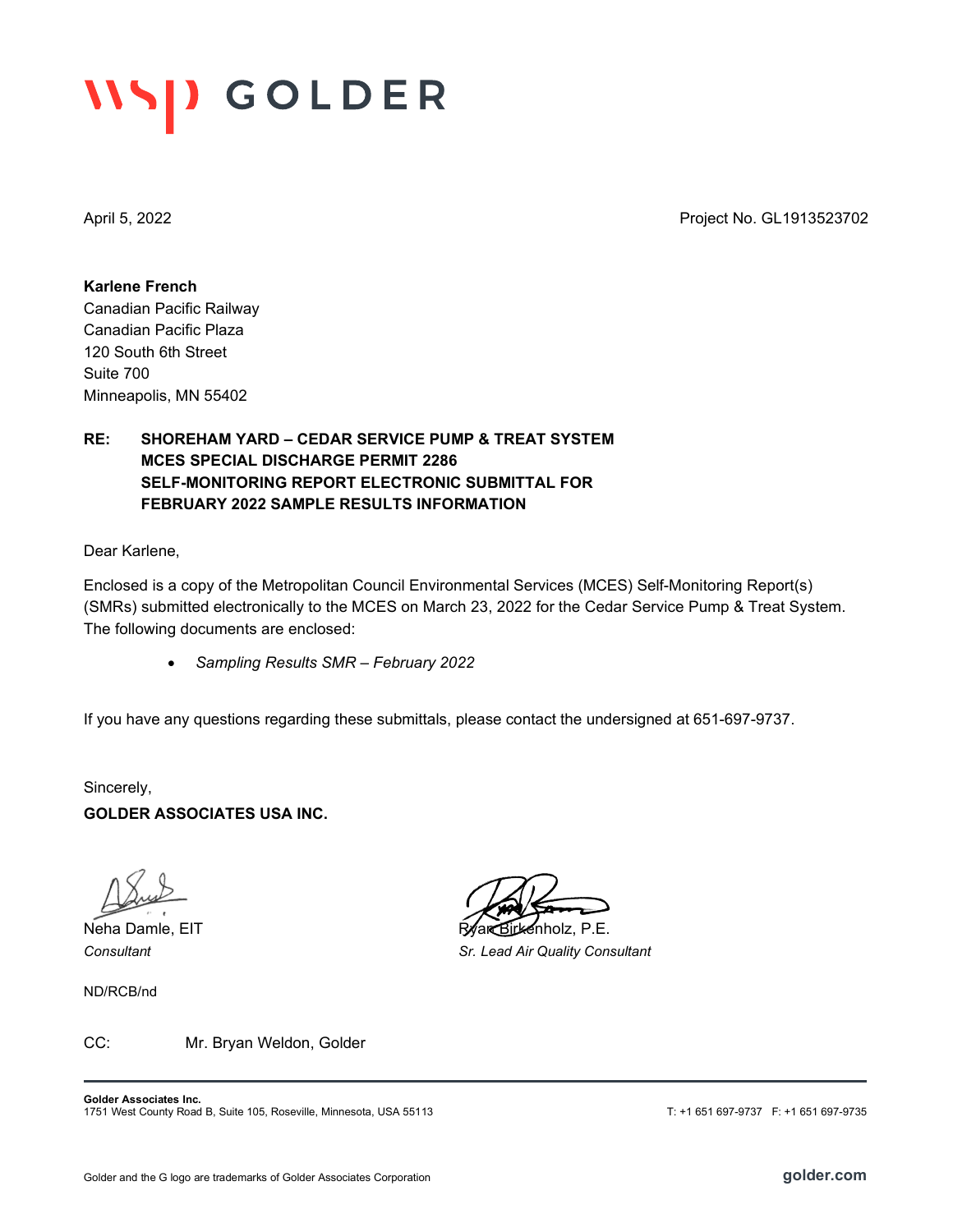

Metropolitan Council Environmental Services Industrial Waste & Pollution Prevention Section 390 North Robert Street St. Paul, Minnesota 55101-1805 **Submittal ID: 24196 Submittal Date: 03/23/2022 Permit No: 2286 Monitoring Point: SP-01**

## **Sampling Results SMR**

MCES Industrial Discharge Permit holders must complete this form for each monitoring point specified in their permit.

| 1. | <b>Permittee:</b>                                     | Permit No: 2286<br>Canadian Pacific Railway                                                                      |  |  |  |  |  |  |  |
|----|-------------------------------------------------------|------------------------------------------------------------------------------------------------------------------|--|--|--|--|--|--|--|
| 2. | <b>Site Address:</b>                                  | 6th St NE & 27th Ave NE, MINNEAPOLIS, MN 55418-                                                                  |  |  |  |  |  |  |  |
| 3. | <b>Reporting Period:</b>                              | No Discharge/No Sampling<br>X                                                                                    |  |  |  |  |  |  |  |
|    | <b>Quarterly Reporters:</b>                           | Oct-Dec, 2022<br>X<br>Apr-Jun, 2022<br><b>Jul-Sep, 2022</b><br>Jan-Mar, 2022                                     |  |  |  |  |  |  |  |
|    | Semi-Annual Reporters:                                | Jan-Jun, 2022<br><b>Jul-Dec, 2022</b>                                                                            |  |  |  |  |  |  |  |
|    | <b>Annual Reporters:</b>                              | Jan-Dec, 2022                                                                                                    |  |  |  |  |  |  |  |
| 4. |                                                       | Yes<br>No<br><b>Proper Sampling:</b> Were all samples collected and composited according to permit requirements? |  |  |  |  |  |  |  |
| 5. |                                                       | <b>Proper Analysis:</b> Were analyses conducted per permit requirements?<br>No<br>Yes                            |  |  |  |  |  |  |  |
| 6. | <b>Representative Discharge:</b><br>monitoring event? | Are the analytical results representative of the wastewater discharged during this<br>No<br>Yes                  |  |  |  |  |  |  |  |
| 7. | <b>Compliance Status:</b>                             | Compare the analytical results with the corresponding discharge limits in your Permit. Do                        |  |  |  |  |  |  |  |
|    |                                                       | any analytical results exceed the corresponding discharge limit(s) in your Permit?<br>No<br>Yes                  |  |  |  |  |  |  |  |
| 8. |                                                       | General comments regarding submission:                                                                           |  |  |  |  |  |  |  |

Water was not discharged to the sanitary sewer in the reporting period. Therefore, a lab analysis report is not attached.

### **9. Certification Statement:**

*³*I certify under penalty of law that this document and all attachments were prepared under my direction or supervision in accordance with a system designed to ensure that qualified personnel properly gather and evaluate the information submitted. Based on my inquiry of the person or persons who manage the system, or those persons directly responsible for gathering the information, the information submitted is, to the best of my knowledge and belief, true, accurate, and complete. I am aware that there are significant penalties under law for submitting false information, including the possibility of fine and imprisonment for knowing violations.*´*

|        | Name (print): Ryan Birkenholz | Title: |
|--------|-------------------------------|--------|
| Email: | rbirkenholz@golder.com        | Phone: |

651-697-9737